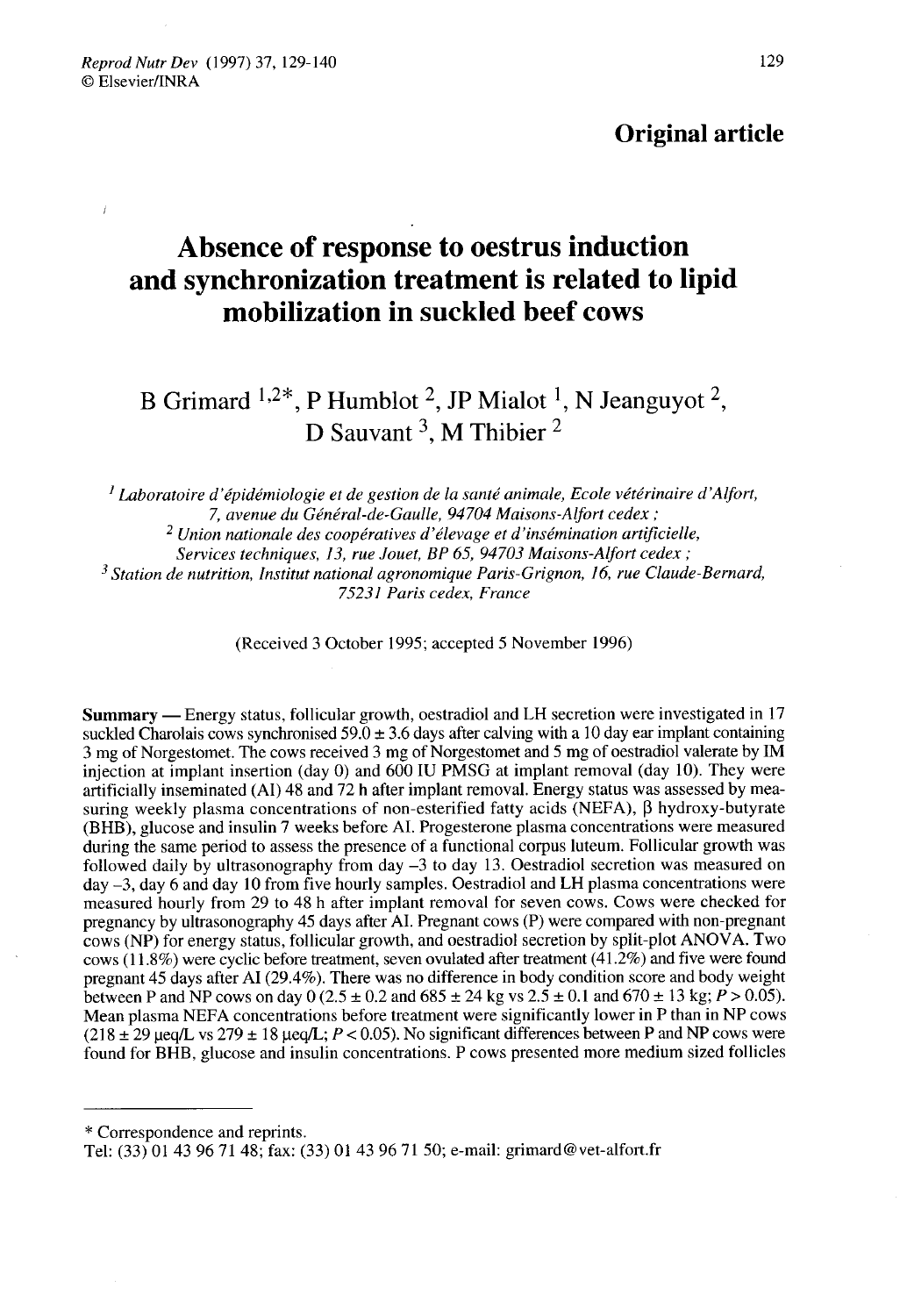(5 mm  $\le$  diameter  $<$  10 mm) than NP females during the period of observation (2.65  $\pm$  0.19 vs 2.50  $\pm$  0.12;  $P = 0.05$ ). Plasma oestradiol concentrations were not different between P and NP cows on day  $-3$  (8.4 ± 0.7 pg/mL vs 7.7 ± 0.4 pg/mL, P > 0.05), day 6 (10.4 ± 0.6 pg/mL vs 9.8 ± 0.4 pg/mL, P > 0.05) but were higher in P than in NP cows on day 10 (10.9 ± 0.6 pg/mL vs 7.8 ± 0.4 pg/mL; P < 0.05). After implant removal, oestradiol secretion only increased in P cows and a LH peak occurred whereas no increases in oestradiol (11.0  $\pm$  0.4 pg/mL vs 6.3  $\pm$  0.3 pg/mL, P < 0.05) and LH (6.0  $\pm$ 0.5 ng/mL vs  $1.2 \pm 0.5$  ng/mL,  $P < 0.05$ ) secretion were observed in NP cows. The conclusion was that follicular growth, oestradiol secretion, ovulation and pregnancy rate after oestrus synchronisation treatment are related to mobilization of energy stores before treatment in suckled beef cows in the same body condition score.

#### beef cow / anoestrus / oestrus synchronization treatment / lipid mobilization / non-esterified fatty acids

Résumé ― L'absence de réponse au traitement d'induction de l'oestrus est associée à la mobilisation des réserves corporelles chez la vache allaitante. Le statut énergétique, la croissance folliculaire, la sécrétion de LH et d'oestradiol ont été suivis chez 17 vaches allaitantes charolaises soumises à un traitement de maîtrise des cycles  $59.0 \pm 3.6$  jours après vêlage combinant un implant de 3 mg de Norgestomet laissé en place 10 jours, 3 mg de Norgestomet et 5 mg de valérate d'oestradiol à la pose (j0) et 600 UI de PMSG au retrait (j 10). Les vaches ont été inséminées (IA) 48 et 72 heures après la fin du traitement. Le statut énergétique a été évalué par les concentrations hebdomadaires d'acides gras non estérifiés (AGNE), de  $\beta$  hydroxy-butyrate (BHB) de glucose et d'insuline durant les 7 semaines précédant l'IA. La progestéronémie a été mesurée dans ces échantillons afin de mettre en évidence la présence d'un corps jaune fonctionnel. La croissance folliculaire a été mesurée quotidiennement par échographie de j-3 à j 13. Les concentrations plasmatiques d'oestradiol ont été mesurées à j-3, j6 et j 10 dans cinq prélèvements réalisés à 1 heure d'intervalle. Les concentrations plasmatiques de LH et d'oestradiol ont été mesurées toutes les heures entre 29 et 48 heures après le retrait de l'implant chez sept vaches. La gestation a été contrôlée par échographie 45 jours après IA. Le statut énergétique, la croissance folliculaire, la sécrétion d'oestradiol et de LH des vaches gestantes après traitement ont été comparés aux mêmes paramètres chez les vaches non gestantes après traitement par split-plot ANOVA. Deux vaches étaient cyclées avant traitement (11,8 %), sept ont ovulé après traitement (41,2 %) et cinq ont été gestantes après première insémination (29,4 %). La note d'état corporel et le poids vif des vaches gestantes n'étaient pas différents de ceux des vaches non gestantes à j0 (2,5  $\pm$  0,2 et 685  $\pm$  24 kg vs 2,5  $\pm$  0,1 et 670  $\pm$  13 kg ; p > 0,05). Les concentrations plasmatiques d'AGNE ont été plus faibles avant traitement chez les vaches gestantes que chez les vaches non gestantes (218 ± 29 µeq/L vs 279 ± 18 µeq/L ;  $p < 0.05$ ). Aucune différence significative entre les deux lots n'a été observée pour les concentrations de BHB, de glucose et d'insuline. Les vaches gestantes ont présenté plus de follicules de taille moyenne (5 mm  $\leq$  diamètre  $<$  10 mm) que les vaches non gestantes durant la période d'observation  $(2,65 \pm 0,19 \text{ vs } 2,50 \pm 0,12 ; p = 0,05)$ . Les concentrations plasmatiques d'oestradiol ont été identiques dans les deux groupes d'animaux à j-3 (8,4 ± 0,7 pg/mL vs 7,7 ± 0,4 pg/mL ;  $p > 0,05$ ), j6 (10,4 ± 0,6 pg/mL vs 9,8 ± 0,4 pg/mL ;  $p > 0,05$ ) mais ont été plus élevées chez les vaches gestantes que chez les vaches non gestantes à j10 (10,9 ± 0,6 pg/mL vs 7,8  $\pm$  0,4 pg/mL ;  $p < 0,05$ ). Après le retrait de l'implant, une augmentation de la sécrétion d'oestradiol et d'un pic de LH n'ont été observés que chez les vaches gestantes (respectivement 11,0  $\pm$  0,4 pg/mL vs  $6.3 \pm 0.3$  pg/mL,  $p < 0.05$ ;  $6.0 \pm 0.5$  ng/mL vs  $1.2 \pm 0.5$  ng/mL,  $p < 0.05$ ). En conclusion, la croissance folliculaire, la sécrétion d'oestradiol, le taux d'ovulation et le taux de gestation après traitement de maîtrise des cycles sont associés à la mobilisation des réserves corporelles avant traitement chez la vache allaitante.

# vache allaitante / anoestrus / traitement de maîtrise des cycles / lipomobilisation / acides gras non estérifiés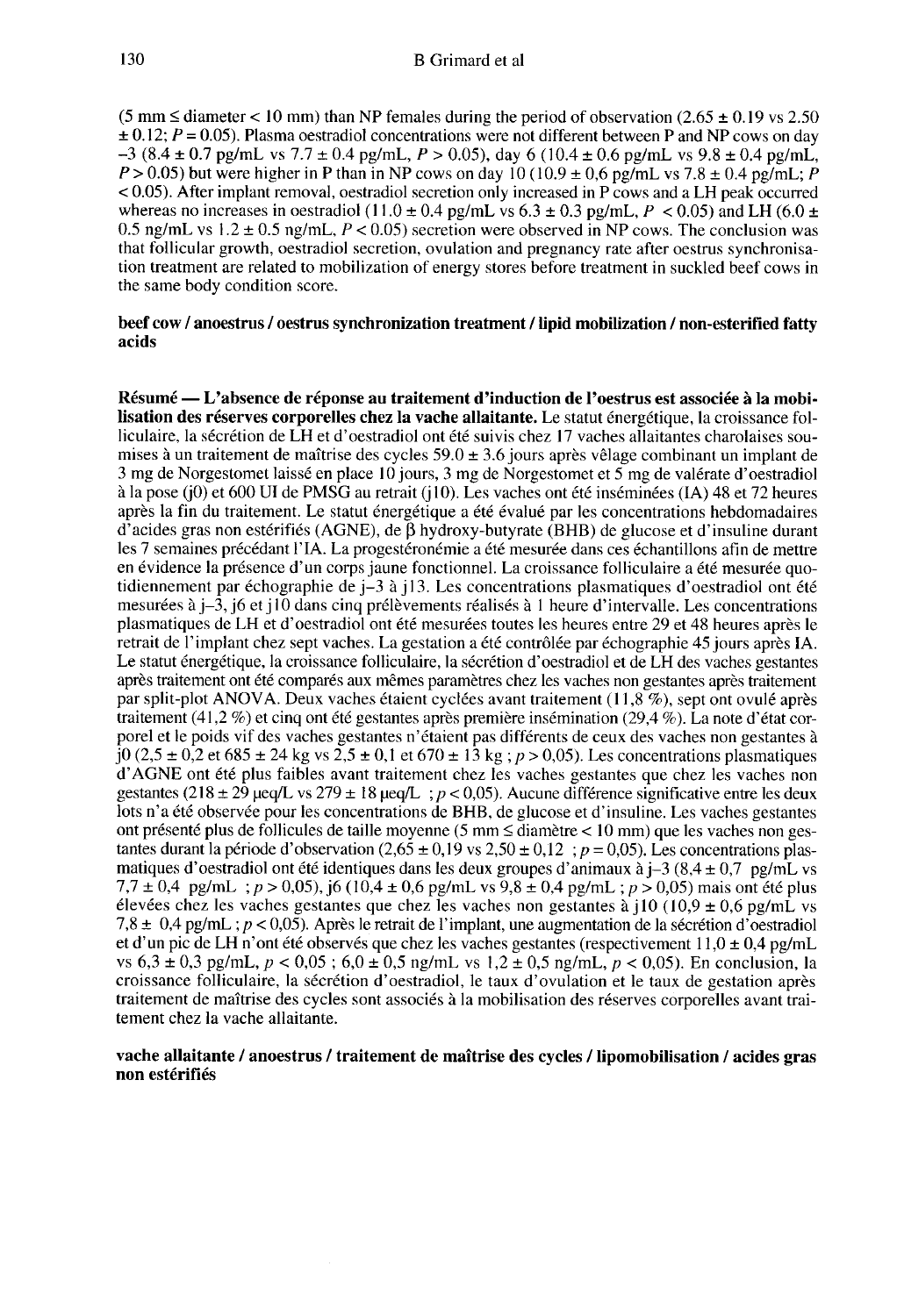# INTRODUCTION

Postpartum anoestrus corresponds to the absence of ovarian cycles after parturition. Recovery of ovarian function after calving is preceded by restoration of pituitary sensitivity to GnRH (Webb et al, 1977; Fernandes et al, 1978; Schallenberger et al, 1978), an increase in the frequency and amplitude of LH pulses (Terqui et al. 1982; Nett, 1987; Weesner et al, 1987), re-establishment of the positive feedback of oestrogens (Schallenberger and Prokopp, 1985) and resumption of the growth of dominant follicles (Savio et al, 1990; Murphy et al, 1990).

Suckling delays resumption of oestrus after calving (Williams, 1990) by depressing basal LH concentrations in the peripheral circulation (Webb et al, 1980) as well as the frequency and the amplitude of LH episodic release (Carruthers and Hafs, 1980). Moreover, suckling reduces the pituitary response to GnRH (Foster et al, 1980) and the positive feedback of oestrogens (Radford et al, 1978).

In suckled beef cows, progestogen implant or intra-vaginal devices associated with PMSG are widely used to induce and synchronise oestrus after calving (Chupin, 1977; Aguer, 1981; Odde, 1990). Nevertheless, pregnancy rates (animals pregnant / animals treated) are highly variable and range from 30 to 70% (Grimard and Mialot, 1990; Odde, 1990). Parity, calving conditions, interval from parturition to treatment, body condition score, body weight at calving and at the time of treatment have been shown to influence pregnancy rate at induced oestrus (Chupin et al, 1977; Pelot et al, 1977; Aguer et al, 1981; Deletang, 1983; Walters et al, 1984; Fogwell et al, 1986; Odde, 1990; Grimard et al, 1992a, b; Humblot et al, 1996). Nevertheless the way these factors influence fertility rate after oestrus synchronisation treatment remains unclear. Moreover, high within-body condition score and body weight class variations were found (Grimard et al, 1992b). Dynamic aspects of lipid mobilization might be as important as body weight and body condition score at the time of treatment.

The present study was designed to determine if energy status, follicular growth, oestradiol secretion during treatment and oestradiol and LH secretion after implant removal are related to pregnancy rate at induced oestrus in synchronized suckled beef cows.

# MATERIAL AND METHODS

#### Animals, diets and treatments

Charolais cows (eight primiparous and nine multiparous) which calved between 27th November and l9th January in an experimental herd of Sa6ne-et-Loire were studied. Animals were kept in tethered housing and calves were allowed to suckle their dams twice daily. Diets were composed of grass silage, hay, barley, soya bean meal, minerals and vitamins to provide 100% of the Inra requirements (Petit, 1988). Cow body weight and body condition score (scale from  $0 =$ thin to  $5 = \text{fat}$ , Agabriel et al, 1986) were respectively  $667 \pm 11$  kg (mean  $\pm$  sem) and  $2.6 \pm 0.1$ at calving and  $674 \pm 11$  kg and  $2.5 \pm 0.2$  at implant insertion. Mean calf daily weight gain was  $958 \pm 28$  g/day.

Oestrus synchronisation treatment was applied  $59.0 \pm 3.6$  days after calving. This treatment consisted of an ear implant lasting 10 days containing 3 mg of Norgestomet (Crestar ND, Intervet, France) with an intramuscular injection of 3 mg Norgestomet and 5 mg oestradiol valerate at the time of implant insertion (day 0), followed by an injection of 600 IU pregnant mare serum gonadotropin (Chronogest PMSG ND, Intervet, France) at implant removal (day 10). Cows were artificially inseminated 48 and 72 h after implant removal. Pregnancy was diagnosed by ultrasonography (Pierson and Ginther, 1984b; Mialot et at, 1991 ) 45 days after insemination (AI).

#### Energy status

In order to quantify energy status, blood samples were collected weekly for 7 weeks before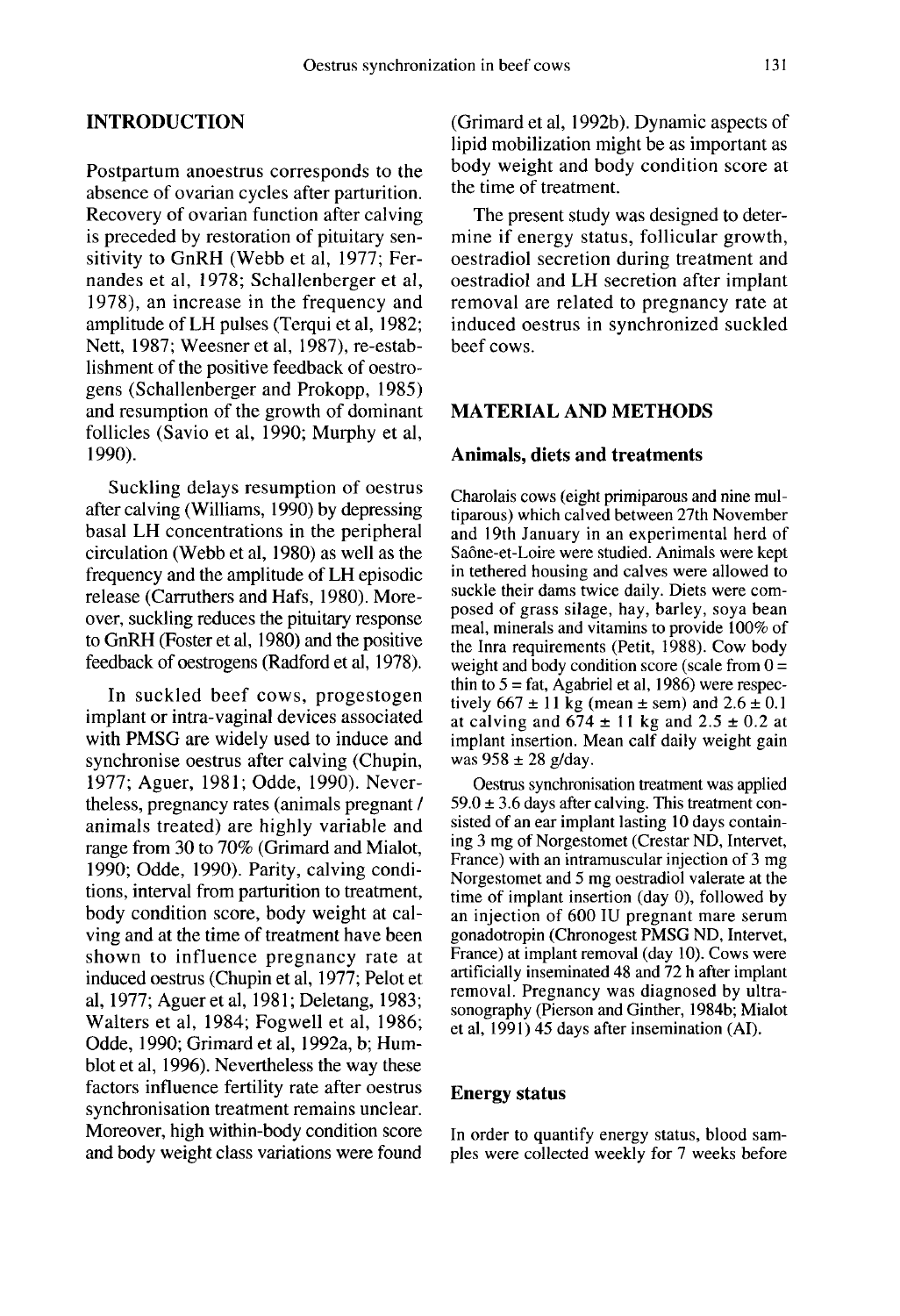AI into heparinized tubes by caudal venipunc ture before the morning feed. Plasma was collected after centrifugation (2 500 g for 20 min) and stored at  $-18$  °C until measurement of nonesterified fatty acids (NEFA),  $\beta$  hydroxy-butyrate (BHB), glucose and insulin (Russel and Wright, 1983; Easdon et al, 1985).

#### Reproductive traits

Progesterone plasma concentrations were measured weekly in the previous samples to verify cyclicity prior to treatment. A plasma proges terone concentration higher than 1.5 ng/mL was considered to indicate the presence of a functional corpus luteum.

Ovaries were examined daily between day  $-3$ and day 13 by ultrasonography using a PIE DATA linear scanner with a 5 mhz transducer (Pierson and Ginther, 1984a; Mialot et al, 1991). Follicles were assigned to three diameter classes according to Murphy et al (1990), ie, small (diameter  $<$  5 mm), medium (5 mm  $\leq$  diameter  $<$ 10 mm) and large follicles (diameter  $\geq$  10 mm). When a large follicle disappeared between two measurements after implant removal, ovulation was considered to have occurred.

Additionally, blood samples were collected hourly for 5 h, 3 days before implant insertion  $(\text{day} - 3)$ , 6 days after implant insertion  $(\text{day } 6)$ , and on the day of implant removal (day 10) to measure  $17 \beta$  oestradiol concentrations.

Finally, seven cows were fitted with a jugular catheter on day 10 and sampled hourly from 29 to 48 h after implant removal to determine oestradiol and luteinizing hormone (LH) concentrations.

#### Assays

Plasma concentrations of insulin were measured by radioimmunoassay (RIA Kit INSI-PR, CIS bio international, France). Inter- and intra-assay coefficients of variation were respectively 8.7 and 9% and the sensitivity was  $3 \mu$ IU/mL. Plasma concentrations of glucose and NEFA were measured by photometric methods (Kits PM 7576860 Dart glucose, Coulter diagnostics, USA, interassay  $CV = 0.6\%$ , intra-assay  $CV = 0.8\%$ between 0.2 and 1.2 g/L; NEFA C 46551, Wako Chemicals, Germany, inter-assay  $CV = 4.5\%$ , intra-assay  $CV = 0.3\%$  between 20 and  $1000 \mu$ eq/L). Plasma BHB concentrations were measured by a method adapted from Barnouin et al (1986), (inter-assay  $CV = 3.7\%$ , intra-assay  $CV = 1\%$  between 20 and 600 mg/L).

Progesterone was measured by an assay procedure modified from Thibier and Saumande (1975) and previously described (Humblot et al, 1990). Inter- and intra-assay coefficients of variation were 8 and 2% respectively. The sensitivity of the assay was 50 pg/mL.

Blood concentrations of 17 <sup>B</sup> oestradiol were measured from single aliquots of plasma (1 mL) after extraction with 4 mL ether (Prolabo, Paris, France). The radioimmunoassay was subsequently performed with a polyclonal antibody (Ref 2054-S4, FRH, Fresnes, France) displaying less than 5% cross-reactivity with major oestrogens susceptible to interfere during the assay (oestrone 4%, oestriol 2.5%). This antibody was used at a final dilution of 1:30 000. Blank ether was found most often equal to 0 and was always lower than 2 pg. It was substracted systematically from individual plasmatic concentrations. Inter- and intra-assay coefficients of variations were respectively 8.8 and 6.7%. Sensitivity of the assay was 2 pg/tube.

LH was measured by a double antibody radioimmunoassay previously described by Thibier (1975) and Abdel Malak and Thibier (1982). Briefly, a highly purified ovine LH fraction (LER-106-C2) iodinated with  $^{125}$ I (Amersham, France) was used as the labelled antigen. The bLH antiserum (Schams and Karg, 1969) was used at a final dilution of 1:200 000 and displayed low cross-reactivity with  $\alpha$ TSH (< 4%),  $BFSH (0.3\%)$  and  $\alpha FSH (0.8\%)$ . The average of duplicate determination in each sample was expressed in term of bovine standard EHC-bL-1 concentrations (Loeber et al, 1987). Sensitivity of the assay was 50 pg/tube. Inter-and intra-assay coefficients of variation were 17 and 7% respectively.

#### Statistical analysis

After the end of experiment, cows were allocated to either the pregnant or the non-pregnant group and these two groups were compared for zootechnical parameters (calving to treatment interval, body weight, body condition score and calf daily weight gain) by t-test (Sas, 1988). Results are presented as mean  $\pm$  standard error of the mean.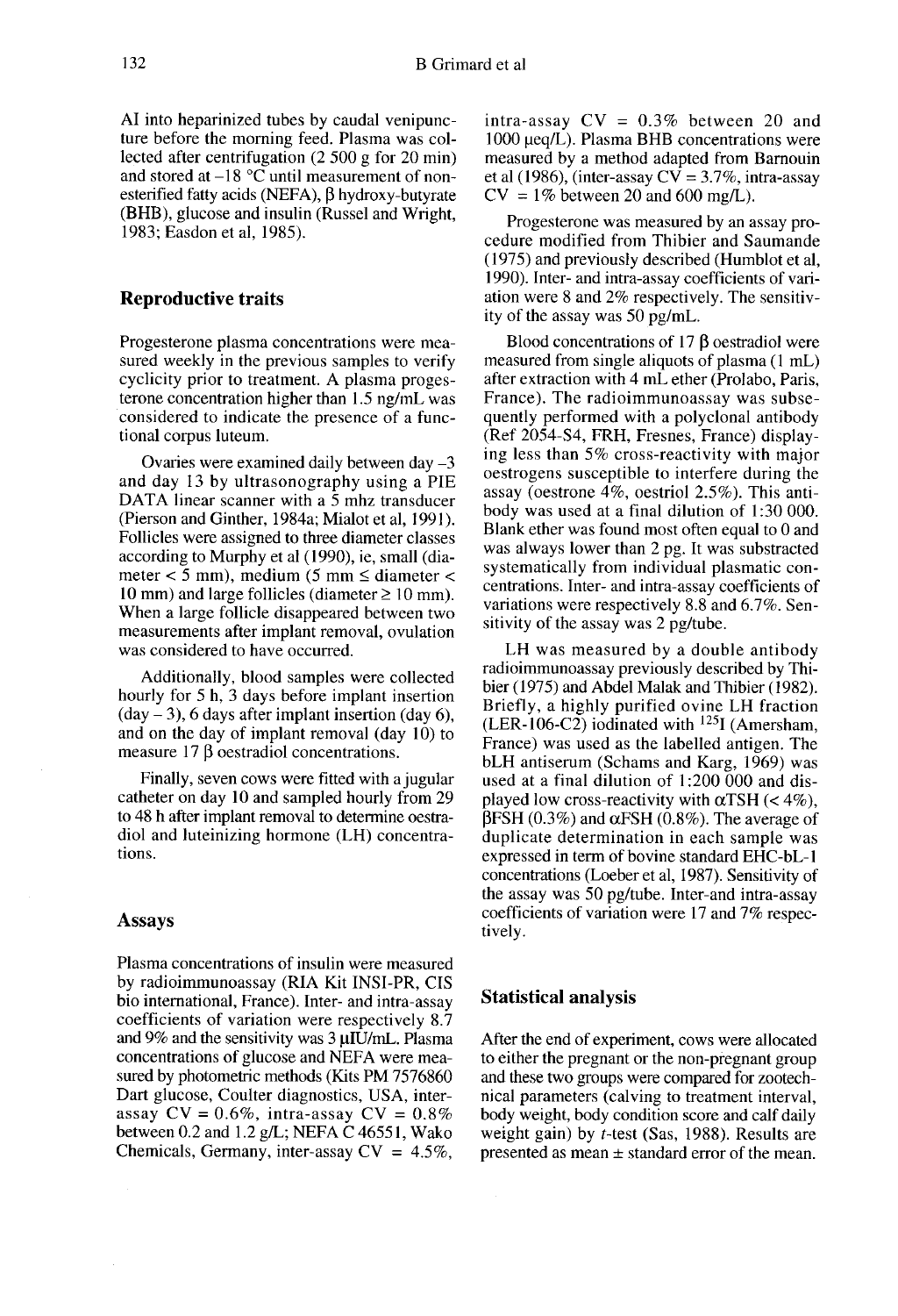The sources of variation of plasmatic concentrations of NEFA, BHB, glucose and insulin were analysed using the GLM procedure of Sas (Sas, 1988) with the following model:

$$
y_{ijkl} = \mu + \alpha_i + \beta_j + \gamma_k + \alpha_i * \beta_j + \beta_j * \gamma_k + \alpha_i * \gamma_k
$$
  
+  $\theta_i * \alpha_i + \varepsilon$   
where:

- $y_{iif}$  is the concentration of blood metabolite of the cow *l*, the week  $k$
- $-\alpha$  is the fixed group effect (pregnant vs nonpregnant)
- $\beta$  is the fixed effect of the interval between calving and treatment
- $\gamma_k$  is the fixed effect of the week of sampling
- $\gamma_k$  is the fixed effect of the week of sampling<br>-  $\theta_l * \alpha_i$  is the random effect of cow within<br>group (pregnant vs non-pregnant) group (pregnant vs non-pregnant)

All the tests were carried out using appropri ate error terms determined by the expected mean squares (Sas, 1988).

Similar models were used to test 1) the effects of interval between calving and treatment, pregnancy status after treatment, day of observation and interactions on the number of follicles by class and on the size of the largest follicle; 2) the effects of interval between calving and treatment, pregnancy status, time of blood sampling and interactions on oestradiol plasmatic concentrations 3 days before treatment; 3) the effect of pregnancy status, period of observation (day 6 or day 10), time of blood sampling and interactions on oestradiol plasmatic concentration during and after treatment; 4) the effects of pregnancy status, time of blood sampling on oestradiol and LH plasmatic concentrations between 29 and 48 h after implant removal.

When a significant effect of interval between calving and blood sample or calving and treatment was found, a linear regression was calculated correcting the effect of postpartum interval for cow effect (random effect). Post split-plot ANOVA multiple comparisons were made using Scheffe's test. Results are presented as Ismeans ± standard error of the lsmean.

# RESULTS

Two cows presented a functional corpus luteum before oestrus synchronization treatment (11.8%; 0/8 primiparous, 2/9 multiparous;  $P > 0.05$ ), seven ovulated (41.2%, 3/8 primiparous,  $4/9$  multiparous;  $P > 0.05$ ) and five were found to be pregnant 45 days after AI (29.4%, 1/8 primiparous, 4/9 multiparous;  $P > 0.05$ ). The two cows in their cycle period before treatment ovulated after treatment and were pregnant 45 days after AI.

#### Zootechnical parameters

There were no significant differences between pregnant and non-pregnant cows for interval between calving and treatment, body weight, body condition score and calf daily weight gain (table I).

| <i>Characteristics</i>                    | Pregnant cows<br>$n = 5$ |     | Non-pregnant cows<br>$n = 12$ |     | P         |
|-------------------------------------------|--------------------------|-----|-------------------------------|-----|-----------|
|                                           | m                        | sem | т                             | sem |           |
| Calving to treatment interval (days)      | 67.8                     | 3.1 | 55.3                          | 4.6 | $NS*$     |
| Body condition score at calving           | 2.6                      | 0.2 | 2.6                           | 0.1 | <b>NS</b> |
| Body weight at calving (kg)               | 685                      | 23  | 660                           | 13  | <b>NS</b> |
| Body condition score at implant insertion | 2.5                      | 0.2 | 2.5                           | 0.1 | <b>NS</b> |
| Body weight at implant insertion (kg)     | 685                      | 24  | 670                           | 13  | <b>NS</b> |
| Calf daily gain of weight (g/day)         | 1000                     | 51  | 943                           | 33  | <b>NS</b> |

Table I. Zootechnical characteristics of beef cows submitted to oestrus synchronization treatment and subsequently found pregnant or non-pregnant.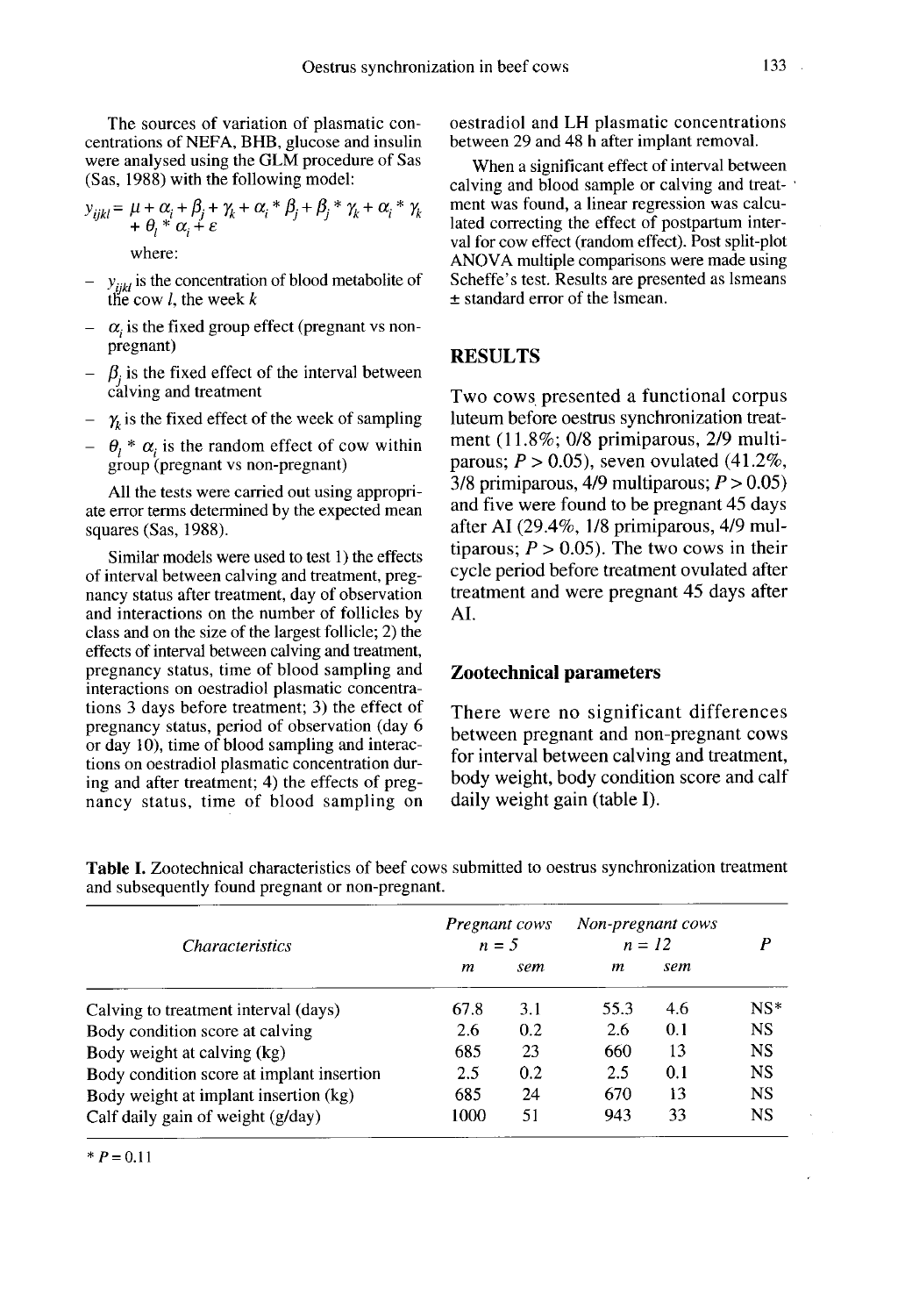#### Energy status

Plasma NEFA concentrations decreased with time postpartum (PP, interval effect;  $P < 0.05$ ; regression equation: NEFA =  $-7$  PP + 575).

When adjusted for postpartum interval, plasma NEFA concentrations were lower<br>in pregnant cows than in non-pregnant cows during the 7 weeks before AI  $(218 \pm 29 \text{~uea/L vs } 279 \pm 18 \text{~uea/L}: P < 0.05$ ; fig 1). No significant differences were found between pregnant and non-pregnant cows for BHB, glucose and insulin concentrations (table II) and no interaction was found between time of sampling and pregnancy status for any variable studied.



Fig 1. Non-esterified fatty acids (NEFA) plasma concentrations before insemination in oestrus synchronized postpartum beef cows which became subsequently pregnant ( $\bullet$ ; *n* = 5) or nonpregnant (O;  $n = 12$ ) at fixed time AI's after treatment.

# Follicular growth

A significant day effect was found on the number of small follicles, the number of large follicles and the size of the largest follicle (fig 2) but not on the number of medium sized follicles  $(2.57 \pm 0.41)$ . After implant insertion, the number of small follicles increased while the number of large follicles decreased. After implant removal, the number of large follicles increased. The size of the largest follicle was higher after implant removal than before or during treatment.

Pregnant cows presented more medium sized follicles than non-pregnant cows during the period of observation  $(2.65 \pm 0.19)$ vs  $2.50 \pm 0.12$ ;  $P < 0.05$ ). Pregnant cows had less large follicles than non-pregnant cows 3 days before implant insertion  $(0.19 \pm 1)$ 0.37 vs  $0.98 \pm 0.25$ ;  $P < 0.05$ ) and 3 days after beginning of treatment  $(0.57 \pm 0.37 \text{ vs }$ 1.99  $\pm$  0.25;  $\overline{P}$  < 0.05; interaction day of observation  $*$  pregnancy status;  $P < 0.05$ ).

# Oestradiol secretion on day -3, day 6 and day 10

Oestradiol plasmatic concentrations before treatment (day  $-3$ ) were not affected by interval between calving and blood sample nor by pregnancy status  $(8.1 \pm 0.7 \text{ pg/mL})$ .

Plasma oestradiol concentrations showed no difference between pregnant and non-

**Table II.** Plasma concentrations of energy metabolites and insulin during 7 weeks before insemination in oestrus synchronized postpartum beef cows subsequently found pregnant or nonpregnant.

|                                     | Pregnant cows<br>$n = 5$ |      | Non-pregnant cows<br>$n = 12$ |      | P         |
|-------------------------------------|--------------------------|------|-------------------------------|------|-----------|
|                                     | <i><u>Ismean</u></i>     | sem  | lsmean                        | sem  |           |
| Non-esterified fatty acides (µeq/L) | 218                      | 29   | 279                           | 18   | 0.04      |
| $\beta$ hydroxy-butyrate (mg/L)     | 22.0                     | 1.0  | 21.5                          | 0.6  | <b>NS</b> |
| Glucose $(g/L)$                     | 0.63                     | 0.01 | 0.63                          | 0.01 | <b>NS</b> |
| Insulin $(\mu I U/mL)$              | 4.39                     | 0.42 | 4.99                          | 0.26 | NS        |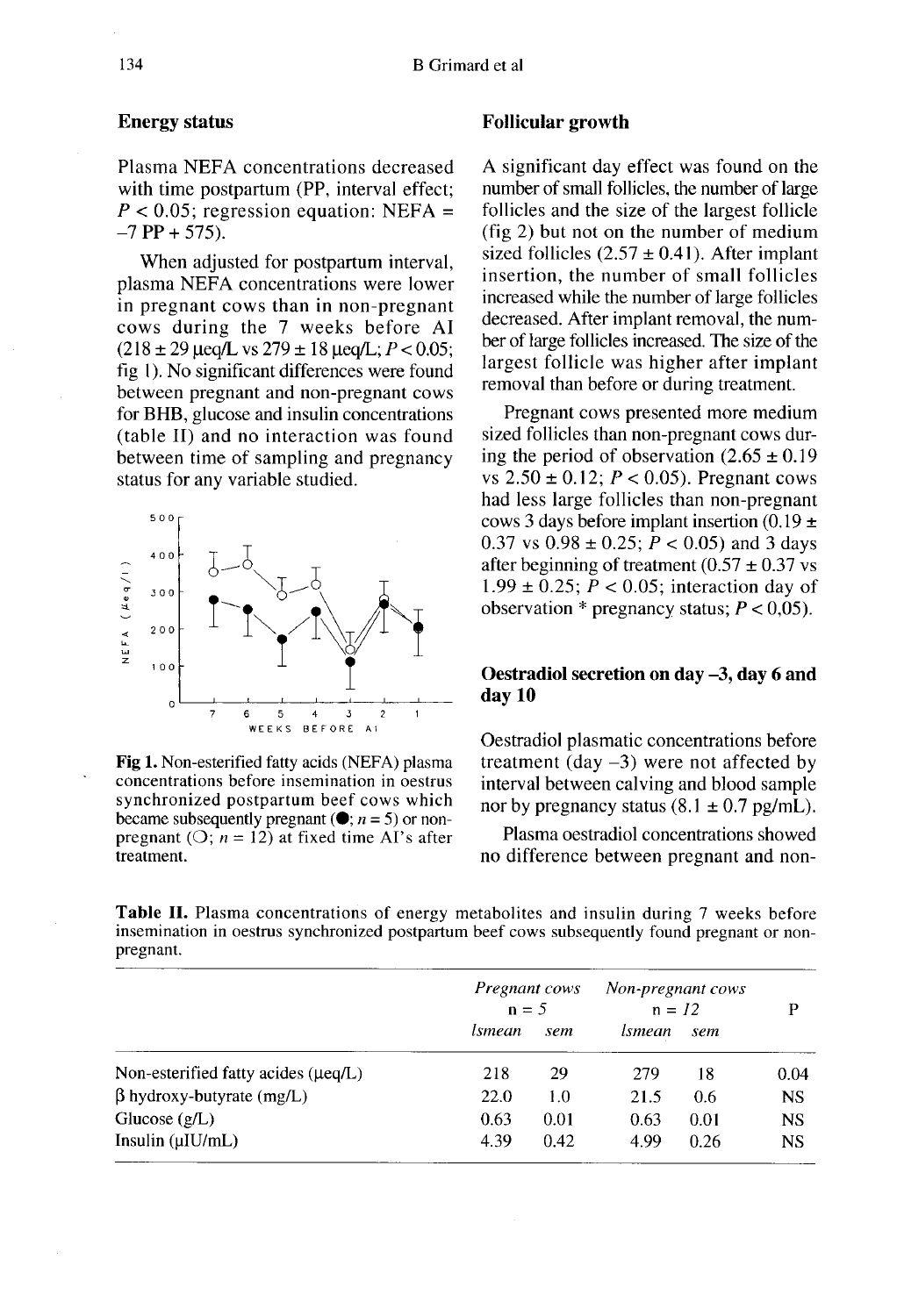

**Fig 2.** Number of small (diameter  $<$  5 mm,  $\varnothing$ ). large (diameter  $\geq 10$  mm;  $\blacksquare$ ) follicles and size of the largest follicle  $\left( \bullet \right)$  during oestrus induction and synchronization treatment (implant insertion at day 0; implant removal at day 10; AI on day 12 and 13) on the ovaries of 17 postpartum beef cows.

a vs b,  $P < 0.05$ c vs d,  $P < 0.05$ 

pregnant cows on day 6 (10.4  $\pm$  0.6 pg/mL vs  $9.8 \pm 0.4$  pg/mL;  $P > 0.05$ ) but were higher in pregnant cows than in non-pregnant cows on day 10 (10.9  $\pm$  0.6 pg/mL vs  $7.8 \pm 0.4$  pg/mL;  $P < 0.05$ ).

# Oestradiol and LH secretion after implant removal and response to oestrus synchronization treatment

Among the seven females frequently sampled after implant removal and PMSG injection, three were found subsequently to be pregnant vs four non-pregnant. Pregnant cows presented higher oestradiol plasmatic concentrations than non-pregnant cows  $(11.0 \pm 0.4 \text{ pc/mL}$  vs  $6.30 \pm 3 \text{ pc/mL}$ ;  $P < 0.05$ ). A similar trend was found for LH plasmatic concentrations  $(6.0 \pm 0.5 \text{ ng/mL})$ vs  $1.2 \pm 0.5$  ng/mL;  $P < 0.05$ ). In the three pregnant cows, oestradiol plasmatic concentrations increased and reached a maximum of 17.1 pg/mL, but, on the contrary, no increase in oestradiol secretion was observed in the four other non-pregnant cows (interaction pregnancy status<sup>\*</sup> time of sampling,  $P < 0.05$ , fig 3). In the three pregnant cows, LH plasmatic concentrations increased from 42 to 48 h after implant removal and a subsequent ovulation was observed by ultrasonography whereas there was no LH peak during the whole sampling period for the non-pregnant cows (interac-



Fig 3. 17 B-Oestradiol and LH plasmatic concentrations 29 to 48 h after implant removal in oestrus synchronised postpartum beef cows subsequently found to be pregnant ( $\bullet$ ; *n* = 3) or non pregnant ( $\bigcirc$ ; *n* = 4).

a vs b,  $P < 0.05$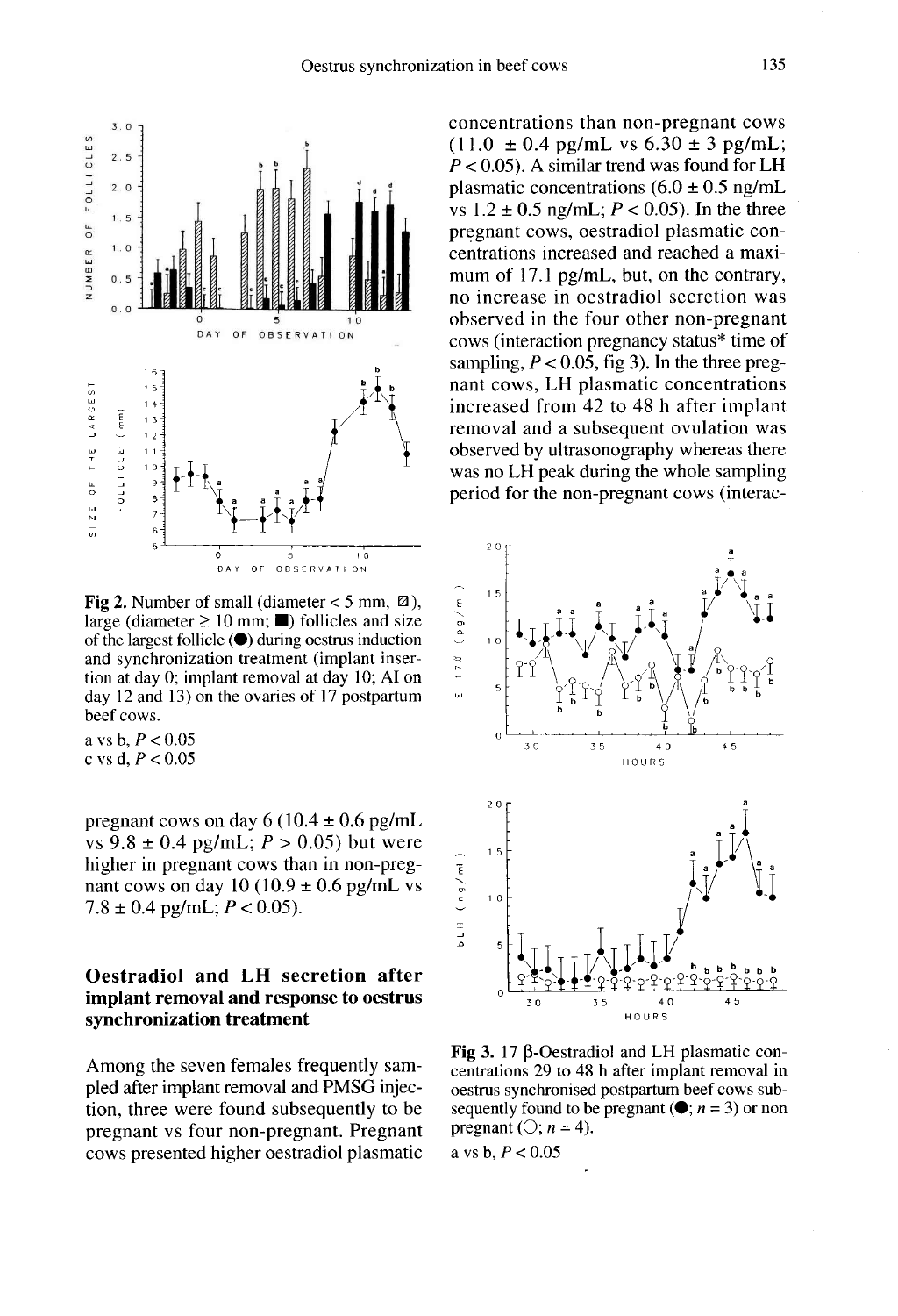136 B Grimard et al<br>tion pregnancy status\* time of sampling, Easdc  $P < 0.05$ , fig 3) and no subsequent ovulation was observed.

In the ten remaining cows, only four ovulated within 3 days after implant removal and two were found to be pregnant 45 days after AI. The ovulation rate was significantly lower in the non-pregnant cows (2/12) than in the pregnant ones (5/5, Yates Chi-square,  $P < 0.01$ ).

# DISCUSSION

The low cyclicity rate before treatment observed here was similar to that reported previously in winter calving suckled Charolais cows in the same region (7 to 15% in primiparous cows, 25 to 30% in multiparous cows; Grimard et al, 1992a, b; Kabandana et al, 1993; Humblot et al, 1996) but lower than those reported by Ducrot et al (1994) and Pouilly et al (1994) in the same breed but in different regions. In such populations of cows, the treatment is designed to induced and to synchronise ovulation. The ovulation and pregnancy rate are lower than those cited in previous reports (Odde, 1990; Grimard and Mialot, 1990), but the females were younger (47% primiparous) and cyclicity rate was lower before treatment. These two factors are known to have a negative influence on ovulation and fertility rate after oestrus synchronisation treatment (Chupin et al, 1977; Pelot et al, 1977; Miksch et al, 1978; Aguer et al, 1981; Beal et al, 1984; Odde, 1990; Grimard et al, 1992a, b; Kabandana et al, 1993; Ponsart et al, 1996).

As shown by non-esterified fatty acids plasmatic concentrations, cows were mobilizing their energy stores after calving. In beef cows in good body condition score at the time of calving (BCS  $\geq$  2), the Inra's recommendations during the first month of lactation are calculated to be lower than the requirements (-0.72 Mcal net energy/day, Petit, 1988). As previously described by Easdon et al (1985) and Grimard et al (1995) in restricted beef cows, mobilization of energy stores decreased when postpartum interval increased (decrease of NEFA plasmatic concentrations) illustrating the adaptation of the cows to their diet. This fact has to be taken into account when studying relationship between nutrition and reproduction.

The decrease in the size of the largest follicles and the increase in the number of small follicles after implant insertion illustrate the effects of exogenous hormones on follicular growth. Oestradiol valerate is known to induce atresia of antral follicles (Rajamahendran and Walton, 1990; Bo et al, 1991). These observations do not match with the date of Lucy et al (1990), Rajamahendran and Taylor (1991) and Savio et al (1993) who described maintenance or an increase in follicular size after the beginning of oestrus synchronisation treatment. However, these authors administred prostaglandins before progestogen insertion. In this experiment, after atresia of the large follicle present on the ovary, a new wave of follicular growth was observed and, as reported by Lucy et al (1992), the number of large follicles increased. After implant removal and in response to PMSG injection, the size of the large follicles increased and some of them secreted oestradiol and ovulated.

In this study, body condition score and body weight at calving or at implant insertion were not different between the pregnant and the non-pregnant cows. The body condition score reached the value of 2.5 recommended by Petit (1988) and Petit and Agabriel (1993). However, non-esterified fatty acids patterns shown that cows were in different energy status before AI's: nonpregnant cows were mobilizing their body reserves before AI while pregnant ones had reequilibrated their energy balance. This confirms earlier results of Grimard et al (1992b) who observed a lower fertility rate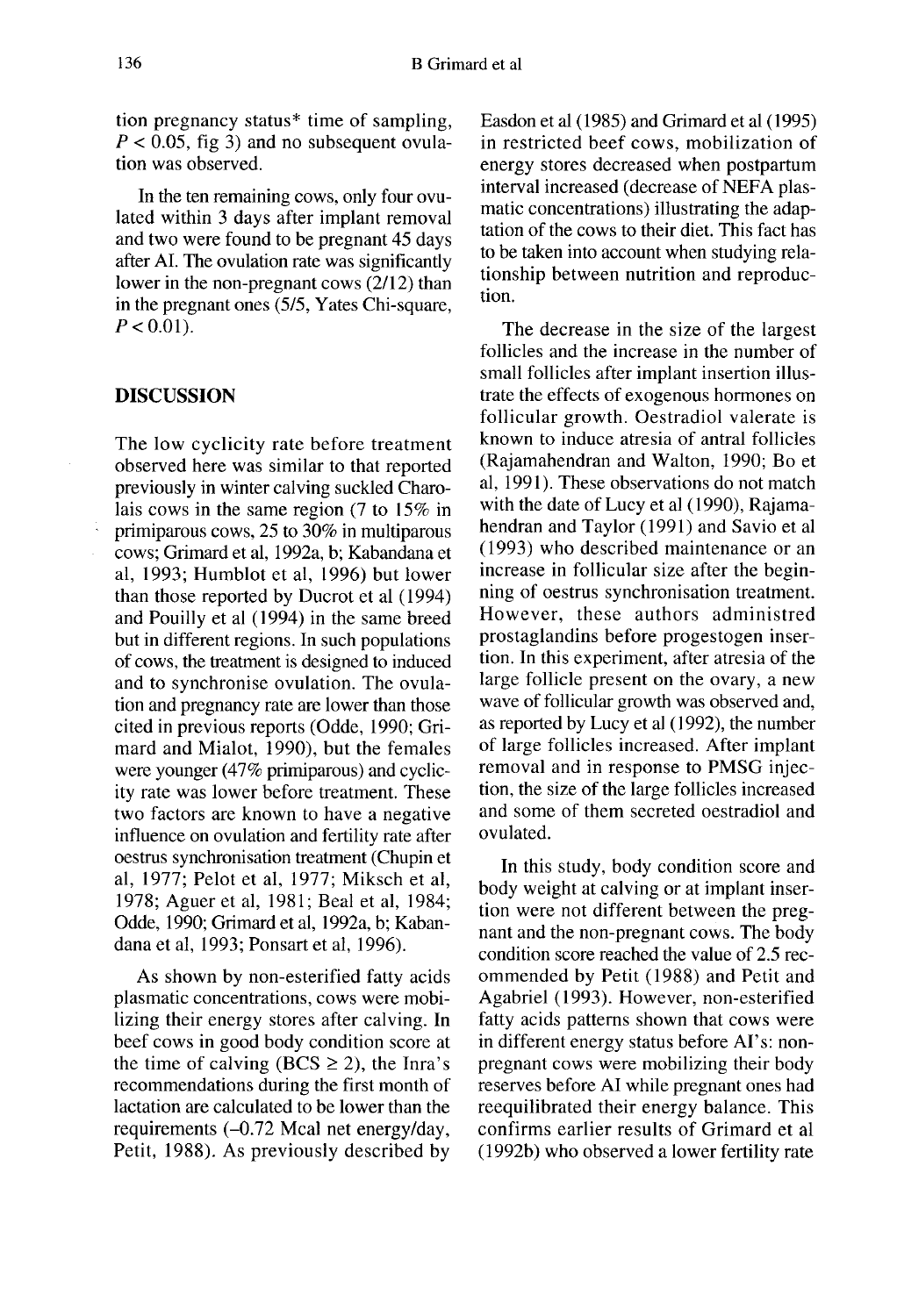after induction of ovulation in cows which lost more than 30 kg body weight after calving than in cows which lost less weight. Furthermore, in postpartum restricted beef cows, a rapid decrease in lipid mobilization is induced by flushing (Easdon et al, 1985) and this may be related to the positive effects on fertility rate usually reported after such treatment (Petit et al, 1977; Pelot et al, 1977; Aguer, 1981; Kabandana et al, 1993).

There is a trend for non-pregnant cows to have a smaller postpartum interval than pregnant cows (12.5 days) when synchronized. Moreover, a greater variation was observed in non-pregnant cows (more cows at earlier stages; larger range of stages postpartum). This may have contributed to the higher fatty acids concentrations and to the lack of conception. However, the effect of postpartum interval on the response to oestrus synchronization treatment observed from field studies (Chupin et al, 1977; Pelot et al, 1977; Aguer et al, 1981; Odde, 1990; Grimard et al, 1992b; Humblot et al, 1996) might be partly explained by the decrease in lipid mobilization with time (Grimard et al, 1995).

In this experiment, pregnant cows had less large sized follicles than non-pregnant females before implant insertion. Regulation of dominance seemed to be more effective in less negative energy balance beef cows as observed by Lucy et al (1992) in dairy cows. After implant removal, ovulation was observed in pregnant cows and the number of large follicles decreased on day 13 compared to non-pregnant cows which maintained a large follicle and did not ovulate within the 3 days following implant removal.

Ovulation rate was extremely low in nonpregnant cows when using oestrus synchronisation treatment and this confirms if necessary that, in anoestrus beef cows, the lack of induction of ovulation is the main limiting source of pregnancy rate (Chupin et al, 1977; Beal et al, 1984; Grimard et al,

1992a, b; Humblot et al, 1996). This was especially reported in restricted, light or thin cows treated soon after calving (Gauthier et al, 1981; Grimard et al, 1992b, Humblot et al, 1996; Ponsart et al, 1996). In this experiment, absence of ovulation was related essentially to mobilization of energy stores before AI and was preceded by a lack of (or delayed) increase in oestradiol secretion at the end of the treatment and after implant removal. In the absence of oestradiol secretion, no LH peak was induced and no ovulation was observed. On the contrary, in pregnant cows induced to ovulate, oestradiol secretion was effective and induced a LH surge at a time very similar to those reported in previous studies (36 to 51 h after implant or intra-vaginal device removal, Barnes et al, 1981; Peters et al, 1981; Roberson et al, 1989).

In conclusion, the low fertility rate after oestrus synchronization treatment observed in this study was due to low ovulation rate during the 3 days following implant removal in cows in negative energy balance. This was related to an absence of oestradiol secretion by the growing follicles and absence of a LH surge after treatment. Good body condition score at the time of treatment is important but this seems insufficient to achieve systematically good pregnancy rate when using treatments combining progestogen and PMSG. This study shows that cows need to reequilibrate their energy balance and that NEFA patterns are good indicators of individual energy status in beef cows. Additionally, energy status is influenced by the postpartum interval. Further studies are needed to investigate more precisely interaction between metabolic responses and fertility at different fixed stages postpartum.

# ACKNOWLEDGMENTS

We are grateful to Y Durand (Chambre d'Agriculture de Sa6ne-et-Loire), V Parez (laboratoire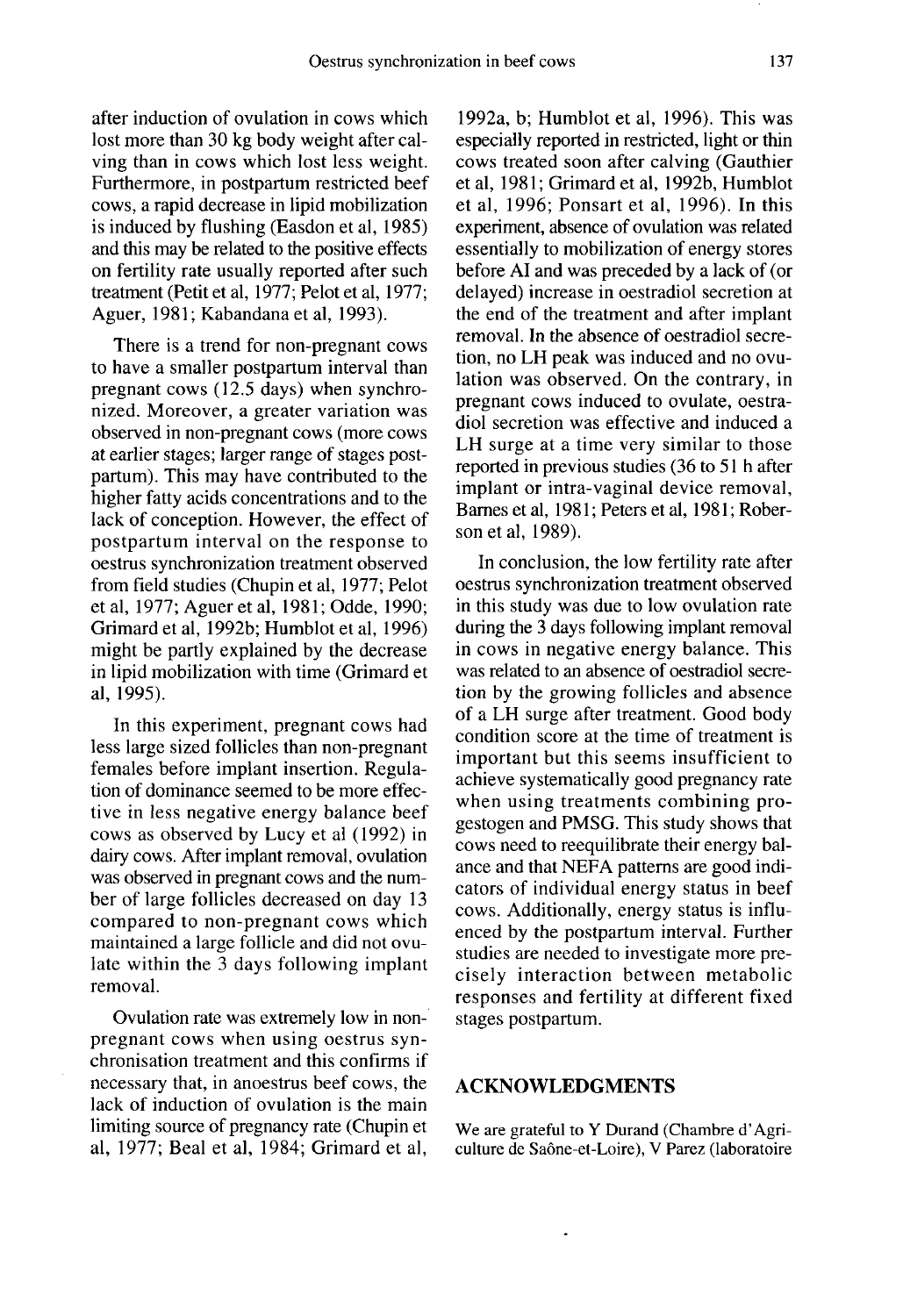Intervet, France), M Bessot and A Bonnet (Cooperative d'élevage et d'insémination, Verdun-sur-le-Doubs) for their financial and technical support. We also thank G Somme and M Magnin (Clonatec, France) for the gift of the monoclonal antibody against progesterone, Y Adeline (FRH, France) for the oestradiol antibody, D Schams (Institute for Physiology, Technische Universitat, Miinchen, Germany) for the LH antibody, P Bas and F Ternois (Laboratoire de nutrition, Institut national agronomique, Paris, France) and A Ponter for English support.

# **REFERENCES**

- Abdel Malak G, Thibier M (1982) Plasma LH and testosterone responses to synthetic gondadotropinreleasing hormone (GnRH) or dexamethasone-GnRH combined treatment and their relationship to semen output in bulls. *J Reprod Fertil* 64, 107-113
- Agabriel J, Giraud JM, Petit M (1986) Détermination et utilisation de la note d'état d'engraissement en 6levage allaitant. Bulletin Technique du Centre de recherches zootechniques et vétérinaires de Theix 66, 43-50
- Aguer D (1981) Les progestagènes dans la maitrise des cycles sexuels chez les bovins. Rec Med Vet 157, 53-60
- Aguer D, Pelot J, Chupin D (1981) Reproduction du troupeau a viande et synchronisation de 1'oestrus. Bulletin des Groupements techniques vétérinaires, 1, 33-57
- Barnes MA, Kazmer GW, Bierly ST (1981) Gonadotropic and ovarian hormone response in dairy cows treated with Norgestomet and oestradiol valerate. Theriogenology 16, 13-23
- Barnouin J, El Idilbi N, Chilliard Y, Chacornac JP, Lefaivre R (1986) Micro-dosage automatisé sans déprotéinisation du 3-hydroxy-butyrate plasmatique chez les bovins. Ann Rech Vét 17, 129-139
- Beal WE, Good GA, Peterson LA (1984) Estrus syn chronization and pregnancy rates in cyclic and nonmate B or Norgestomet and Alfaprostol. Theriogenology 22, 59-63
- Bo GA, Pierson RA, Mapletoft RJ (1991) The effect of oestradiol valerate on follicular dynamics and superovulatory response in cows with synchro mate-B implants. Theriogenology 36, 169-183
- Carruthers TD, Hafs HD (1980) Suckling and fourtime-daily milking, influence on ovulation, estrus and serum luteinizing hormone glucocorticoïds and prolactin in post partum Holstein. J Anim Sci 50, 919-925
- Chupin D ( 1977) Maitrise de la reproduction chez les bovins. Principes, résultats, limites. Ann Méd Vét 121, 329-338
- Chupin D, Pelot J, Petit M (1977) Induction et syn chronisation de 1'ovulation chez les femelles de race à viande. In : Physiologie et pathologie de la reproduction. Journées ITEB-UNCElA ITEB ed, Paris, France, 45-49
- Deletang F (1983) Objectifs et réussite de la synchronisation des chaleurs chez la vache laitière et allaitante. In : Synchronisation de l'oestrus chez les femelles domestiques. Association pour l'étude de la reproduction animale ed, Lyon, France Cl-C3
- Ducrot C, Grohn YT, Humblot P, Bugnard F, Sulpice P, Gilbert RO (1994) Postpartum anestrus in French beef cattle: an epidemiological study, Theriogenology 42, 753-764
- Easdon MP, Chesworth JM, Aboul-Ela MBE, Henderson GD (1985) The effect of undernutrition in beef cows on blood hormone and metabolite concentrations post partum. Reprod Nutr Dev 25, 113- 126
- Fernandes LC, Thatcher WW, Wilcox CJ, Call EP (1978) LH release in response to GnRH during the postpartum period of dairy cows. J Anim Sci 46, 443-448
- Fogwell RL, Bartlett BB, Reid WA (1986) Synchronized estrus and fertility of beef cows after weaning calves for short intervals. J Anim Sci 63, 369-376
- Foster JP, Lamming GE, Peters AR (1980) Short-term relationships between plasma LH-FSH and progesterone concentrations in postpartum dairy cows and the effect of GnRH injection. J Reprod Fertil 59,321-327
- Gauthier D, Yaouanc A, Cochaud J, Mauleon P ( 1981 ) Influence d'une sous-alimentation de la vache allaitante sur 1'induction de 1'ovulation par I'hormone gonadotrope serique (PMSG) au cours du postpar tum. Reprod Nutr Dev 21, 577-583
- Grimard B, Mialot JP (1990) Avancer et regrouper les vêlages grace a la maitrise des cycles sexuels dans les systèmes allaitants traditionnels. Elev Insémin 240,15-30
- Grimard B, Humblot P, Thibier M (1992a) Synchronisation de 1'oestrus chez la vache charolaise : effets de la parité et de la cyclicité prétraitement sur les taux d'induction d'ovulation et de gestation. Elev Insémin 247, 9-15
- Grimard B, Humblot P, Parez V, Mialot JP, Thibier M (1992b) Synchronisation de l'oestrus chez la vache charolaise : facteurs de variation de la cyclicité prétraitement, du taux d'ovulation après traitement et du taux de fertilité à l'oestrus induit. Elev Insémin 250, 5-17
- Grimard B, Humblot P, Ponter AA, Mialot JP,<br>Sauvant D, Thibier M (1995) The influence of post-<br>partum energy restriction on energy status, plasma LH and oestradiol secretion and follicular development in beef cows. J Reprod Fertil 104, 173-179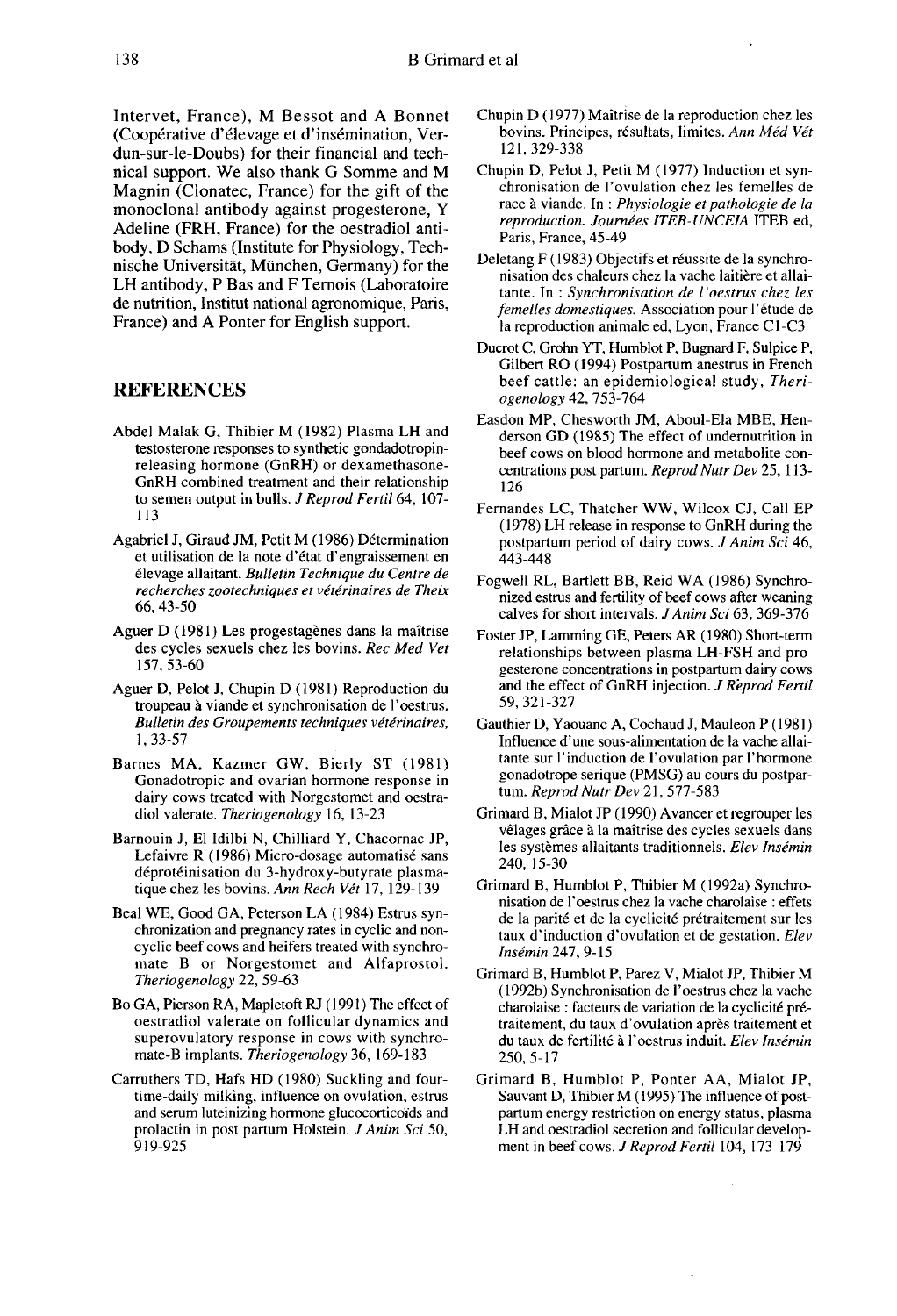- Humblot P, de Montigny G, Jeanguyot N, Tefedoie F, Payen B, Thibier M, Sasser RG (1990) Pregnancy specific protein B and progesterone concentrations in French Alpine goats throughout gestation. J  $Reprod$  Fertil  $89, 205-212$
- Humblot P, Grimard B, Ribon 0, Khireddine B, Dervishi V, Thibier M (1996) Source of variation of postpartum cyclicity, ovulation and pregnancy rates in primiparous Charolais cows treated with Norgestomet implants and PMSG. Theriogenology 46, 1085-1096
- Kabandana F, Grimard B, Humblot P, Thibier M (1993) Effet d'une supplémentation alimentaire sur l'efficacite des traitements d'induction et de synchronisation de 1'oestrus chez la vache allaitante : références particulières aux primipares non cyclées. Elev Insémin 258, 1-14
- LoeberJG, Van de Wiel DFM, Gaines Das RE (1987) An international collaborative study on the First International Standard of bovine luteinizing hormone for immunoassay. J Reprod Feril 79, 145-152
- Lucy MC, Thatcher WW, MacMillan KL (1990) Ultrasonic identification of follicular populations and return to oestrus in early postpartum dairy cows given intravaginal progesterone for 15 days. Theriogenology 34, 325-340
- Lucy MC, Savio JD, Badinga L, De la Sota RL,<br>Thatcher WW (1992) Factors than affect ovarian<br>follicular dynamics in cattle. *J Anim Sci* 70, 3615-<br>3626 3626
- Mialot JP, Levy I, Grimard B (1991) L'échographie dans la gestion de la reproduction des bovins. Rec Med Vet 167, 21-31
- Miksch ED, Lefever DG, Mukembo JC, Spitzer JC, Wiltbank JN (1978) Synchronisation of oestrus in beef cattle. II. Effect of an injection of Norgestomet and oestrogen in conjonction with a Norgestomet implant in beef 10,201-2l8 8 Froman B (1771) E emographic<br>de la reproduction des bovins. *Rec*<br>1-31<br>ar DG, Mukembo JC, Spitzer JC,<br>778) Synchronisation of osetrus in<br>fect of an injection of Norgestomet<br>heifers and cows. *Theriogenology*<br>of MB Bocho JE
- Murphy MG, Boland MP, Roche JF ( 1990) Pattern of follicular growth and resumption of ovarian activity in postpartum beef suckler cows. J Reprod Fertil 90, 523-533
- Nett TM (1987) Function of the hypothalamichypophysical axis during the postpartum period in ewes and cows. J Reprod Fertil 34, 201-213
- Odde KG ( 1990) A review of synchronization of estrus in postpartum cattle. JAnim Sci 68, 8l7-830
- Pelot J, Chupin D, Petit M (1977) Influence de quelques facteurs sur la fertilité à l'oestrus induit. In: Physiologie et pathologie de la reproduction. Journées ITEB-UNCEIA ITEB ed, Paris, France, 49-52
- Peters AR, Kingsley SR, Riley Gm (1981) Plasma gonadotrophin response in beef cows to proges terone plus prostaglandin treatment. Theriogenology 16, 259-265
- Petit M (1988) Alimentation des vaches allaitantes. In: Alimentation des bovins ovins et caprins. INRA ed, Paris, France, 159-184
- Petit M, Agabriel J (1993) Etat corporel des vaches allaitantes charolaises : signification, utilisation pratique et relations avec la reproduction. Prod Anim 6, 311-318
- Petit M, Chupin D, Pelot J (1977) Analyse de I'activité ovarienne des femelles bovines. In: Phvsiopathologie de la reproduction. Journées ITEB-UNCElA ITEB ed, Paris, France, 21-28
- Pierson RA, Ginther OJ (1984a) Ultrasonography of the bovine ovary. Theriogenology 21, 495-504
- Pierson RA, Ginther OJ (1984b) Ultrasonography of pregnancy and study of embryonic development in heifers. Theriogenology 22, 225-233
- Ponsart C, Sanaa M, Humblot P, Grimard B, Jeanguyot N, Ponter AA, Viel JF, Mialot JP (1996) Variation factors of pregnancy rates after oestrus synchronization treatment in French Charolais beef cows. Vet Res (in press).
- Pouilly F, Viel JF, Mialot JP, Sanaa M, Humblot P, Ducrot C, Grimard B (1994) Risk factors for postpartum anoestrus in Charolais beef cows in France. Prev VetMed 18, 305-314
- Radford HM, Nancarrow CD, Mattner PE (1978) Ovarian function in suckling and non-suckling beef cows post partum. J Reprod Fertil 54, 49-56
- Rajamahendran R, Walton JS ( 1990) Effect of treatment with oestradiol valerate on endocrine changes and ovarian follicle populations in dairy cows. The $riogenology$  33, 441-452
- Rajamahendran R, Taylor C ( 1991 ) Follicular dynamics and temporal relationships among body temperature, oestrus, the surge of luteinizing hormone and ovulation in Holstein heifers treated with norgestomet. J Reprod Fertil 92, 461-467
- Roberson MS, Wolfe MW, Stumpf TT, Kittok RJ, Kinder JE (1989) Luteinizing hormone secretion and corpus luteum function in cows receiving two levels of progesterone. Biol Reprod 41, 997-1003
- Russel AJF, Wright IA (1983) The use of blood metabolites in the determination of energy status in beef cows. Anim Prod 37, 335-343
- Sas (1988) STAT user's guide. SAS Inst Inc Ed 6.03, Cary, NC, USA, 1 028 p
- Savio JD, Boland MP, Hynes N, Roche JF (1990) Resumption of follicular activity in the early postpartum period of dairy cow. J Reprod Fertil 88, 569- 579
- Savio JD, Thatcher WW, Badinga L, De la Sota RL, Wolfenson D (1993) Regulation of dominant follicle turnover during the oestrus cycle in cows. J Reprod Fertil 97, 197-203
- Schallenberger E, Prokopp S (1985) Gonadotrophins and ovarian steroids in cattle. IV: Reestablishement of the stimulatory feedback action of oestra-